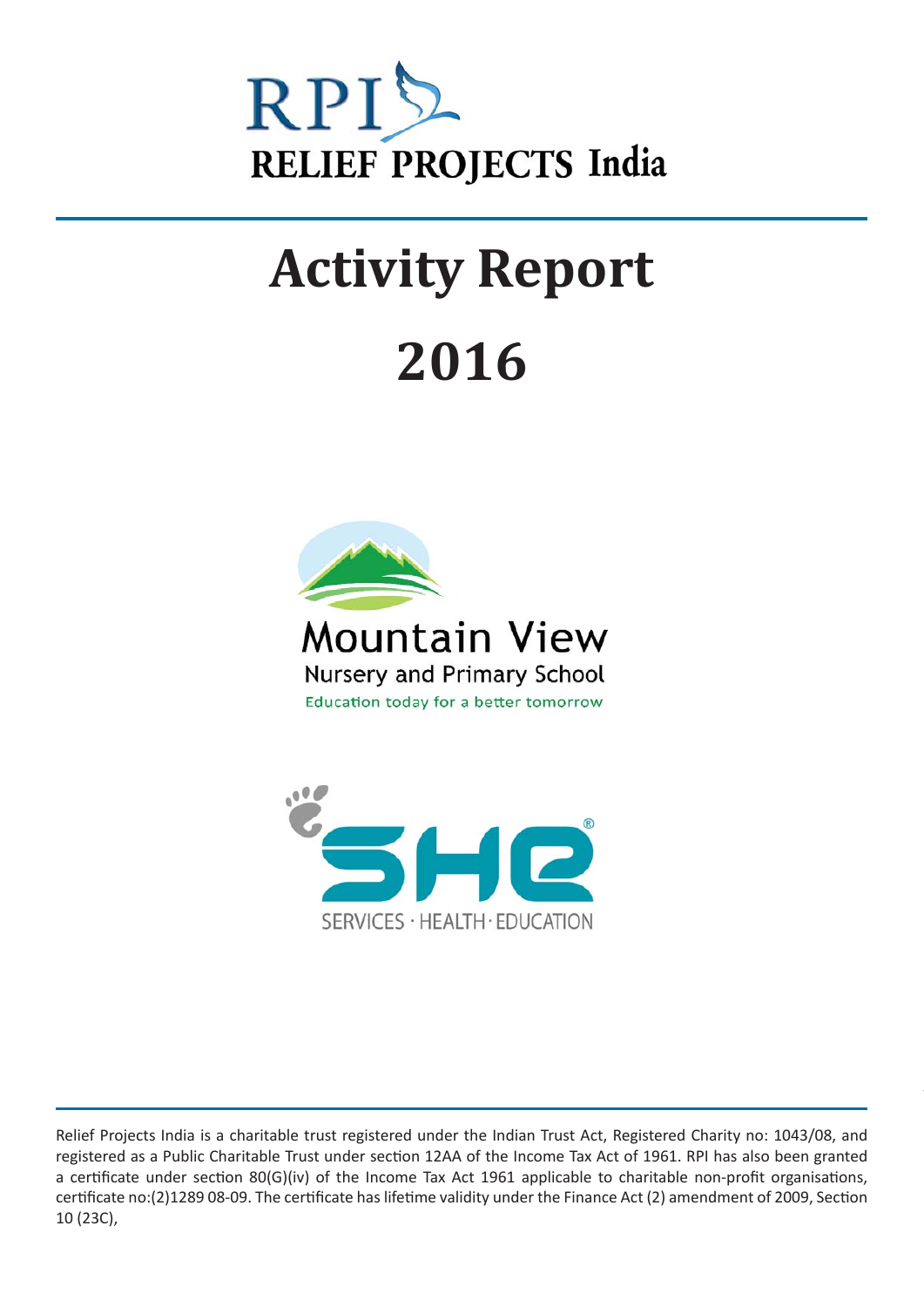

**S•H•E** Services Health Education

# **Awareness Programmes**

# **Healthy Baby Contest**



Relief Projects India conducted a healthy baby contest in Kurinji Nagar tribal village on 20/7/16 18 ANC/PNC Mothers participated in the program. It was jointly organized with the Anganwadi centre. The program concentrated on health and hygiene. Nutrition and immunization for the children were explained and based on that marks were given to the parents. The main topics were breast feeding, spacing and contraceptive methods. Other than the anganwadi centre, there is no health or education support available in that village. Dates, green grams and biscuits were distributed to the participants. Anganwadi worker Mrs Malathi distributed prizes to all the participants.

#### **Child Protection Awareness Program**



Relief Projects India and Madurai District Child Protection Unit jointly organized the Child Protection Awareness Program at RPI on 30.1.16. Mrs. Shobana Kumar, the Counsellor of Child Protection Unit was the resource person for the program. More than 100 women and girls from four villages attended the program. The issues faced by the children, especially girls in the community, were deeply explained to the participants. The problem of education drop out, physical and mental changes during adolescence, nutrition support, child labour, early marriage issues were discussed. The parents were requested to allow the girls to share everything with them and to observe all the activities of the students; this helps to prevent them from being

misused by others. Participants revealed that the program was very informative and useful.

# **Women's Day and National Girl Child Day**



RPI SHE program is working to empower the women and children by enhancing their knowledge through education. Women's Day and also National Girl Child Day was celebrated in all the tuition centres. The role of women in the family and the society was discussed in the program. The gender equality, rights of the women, importance of education and health were also discussed in the program. The children were encouraged to continue their education without dropout until they reach their goal.

# **ANC/PNC Meeting**

We regularly conduct ANC and PNC meetings. On 16/2/16, 10 PNC and 2 ANC mothers participated in the program at Kunuthupatti anganwadi centre. The health issue during ANC/PNC period was discussed. Hygiene and nutrition was strongly insisted. Immunization given to the children was monitored. The regular health check-up of ANC mothers was insisted. It was found there are misconceptions and a lack of knowledge about temporary contraceptive methods. The health issues due to lack of spacing was explained to them.

#### **Women's Health Education**



We also conduct meetings for mothers and adolescent girls. Two such meeting were conducted this year, one of which took place in Kuriji Nagar tribal village. Health issues related to women were discussed in this program. It was found most of the women are not disclosing their personal health issues even to the service providers. Personal and menstrual hygiene and its importance were explained to them. Women are not concentrating on their nutrition, diet and health issues. We discussed the problems with anganwadi worker and village health nurse to tackle the problems.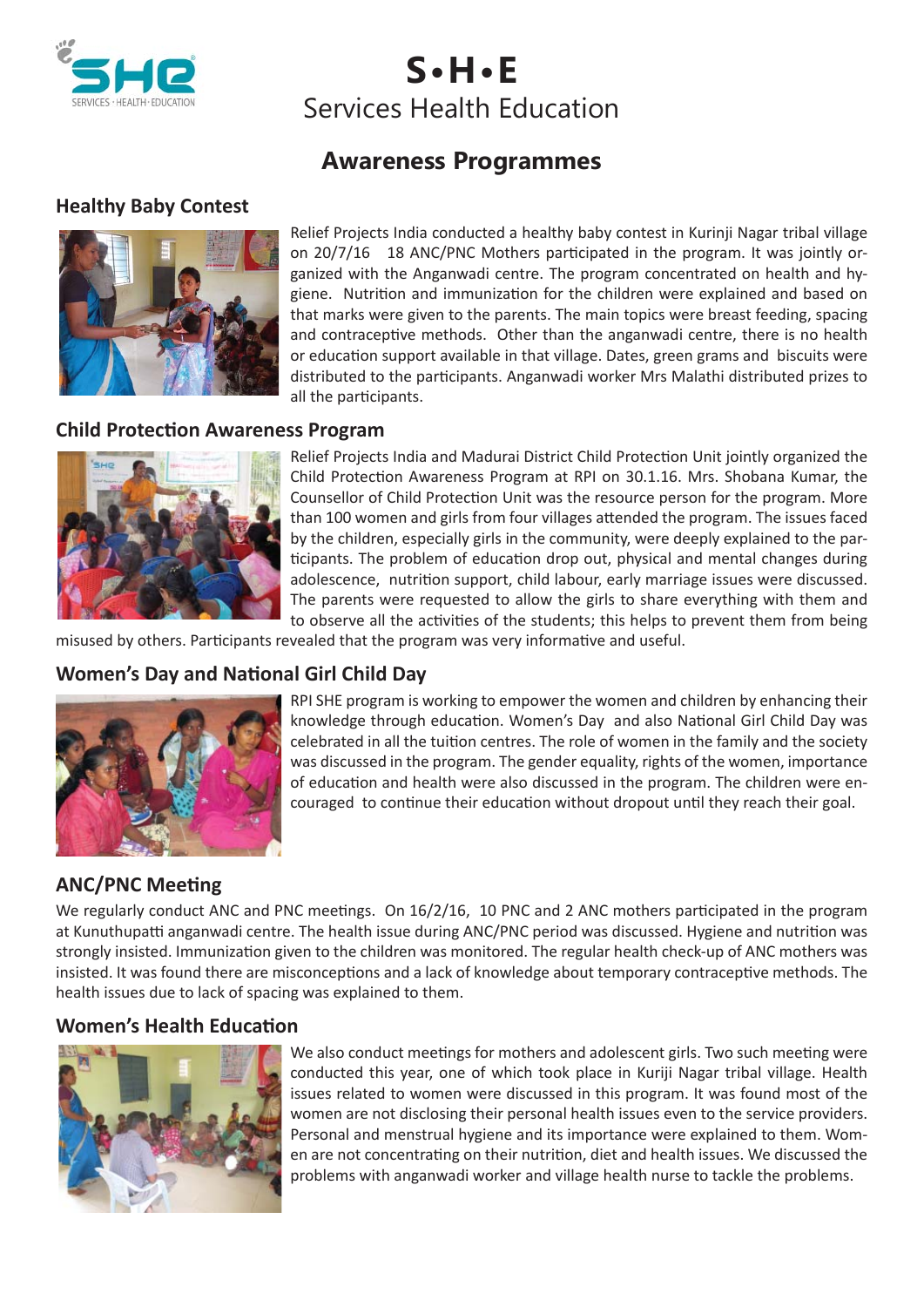## **World Tuberculosis Day**



Every year World Tuberculosis day is observed on March 24th to build public awareness on tuberculosis. The theme of the year 2016 is "Unite to end TB." RPI has been conducting TB awareness programs for last 2 years in villages. RPI has observed World TB day in its premises. The Deputy Director of Tuberculosis, Usilampatty, Dr.M.M.Samy, attended the program with their team. The counsellors, coordinators, HIV counsellors also participated in the program.

More than 100 public and students benefited from this program. Complete information about TB was explained; the symptoms, treatment, prevention, duration of medicine and the relationship between TB and HIV were discussed. RPI tuition

students performed a skit about the misconceptions of TB among village people and the treatment of TB; it attracted all the participants. TB awareness programs were also held Kunuthupatti and Notampatty villages.

#### **Parents meetings**

Parents meetings were conducted in Edayapatti and Vasinagar tuition centres in July. Fifty parents attended the



meetings. We listened to feedback about our free tuition centres. They said education level and behaviour of the children had improved and the education support materials which we distributed to the students were very useful. We insisted on regular attendance and punctuality of students.

#### **Aadhaar card camp**

An Aadhaar card camp was conducted in Mountain view school in November. The Education Department sent the aadhar officer to the school to make aadhar cards for the students below 5 years. Their parents too came with their aadhar card for the registration and gave the thumb print in front of the officer.

#### **Traditional Food Festival**

.



A Traditional Food Festival was conducted by Integrated Child Development Scheme from November 25th to 27th. The child development officer invite us as to convey the message about the importance of traditional foods for a healthy society and to share our services to the participants. More than 300 participants attended this program.

### **HIV Awareness**



RPI has been conducting HIV awareness programs in the villages of Dhotapanayagannur panchayat. In January we conducted an HIV awareness program in Narutampatti village in Nakkalapatti panchayat. More than 25 males attended the program.

#### **Drug Abuse Awareness**



We came to know that the school boys in the villages are involved in the consumption of alcohol, cigarettes, and tobacco. They are also addicted to sniffing glue and nail polish. We conducted an awareness program for the parents in November, with a Tamil Powerpoint presentation. A program for the boys involved was conducted in 2017.

#### **Student Awareness**

Student awareness meetings were conducted in all the tuition centres. Through the moral stories the values of good manners and behaviours were explained to the students. The importance of health and education for their better future was emphasised and they were encouraged to utilize the services of RPI..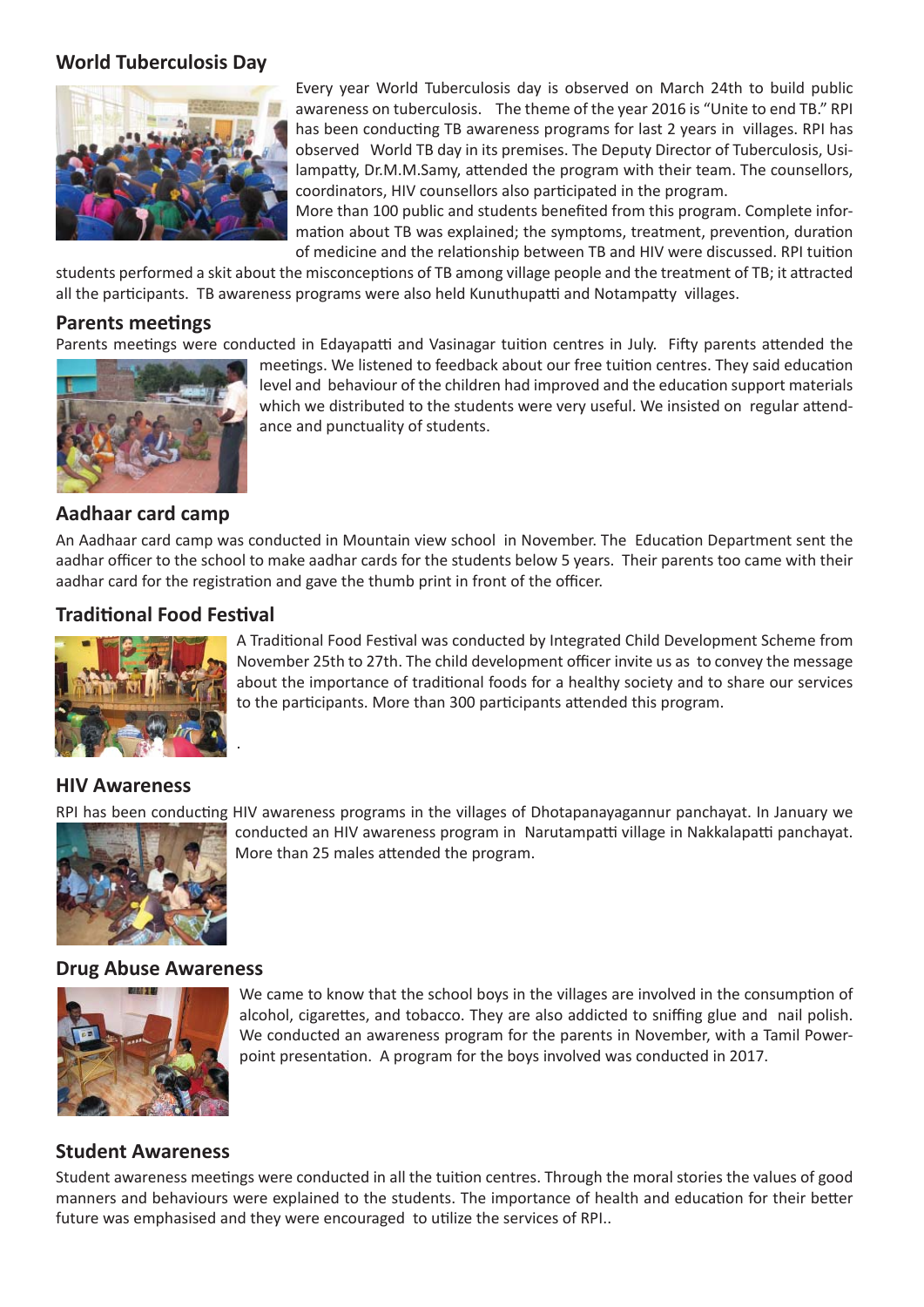# **Medical Programs**

# **National De-worming Day**



## **Eye Camp**

RPI and Aravind Eye Hospital jointly conducted a free eye camp on 10/12/16 at the RPI premises. RPI takes care



of the logistics, advertising, transport and food for attendees and Aravind Eye Hospital provides the medical staff. 155 villagers attended the camp of whom 47 were with diagnosed with cataract problems, and 27 admitted for surgery. In addition, 44 people were identified with refractive error, 31 were prescribed eye glasses, of whom 24 ordered or received eye glasses; 8 patients were diagnosed with speciality problems. Totally 93 out of 155 attendees were diagnosed with eye problems.

# **Haemoglobin Testing**

We also continued our program of organising hemoglobin testing in villages for adolescent girls in conjunction with local primary health centres.

# **Educational Programs**

# **Free Tuition Centres**

RPI runs free tuition centres in 7 villages benefiting nearly 350 children. The children who attend have made good progress in their education and marks and are also encouraged not to drop out of school. Special maths classes are also held twice a week in one of the larger tuition centres.

# **Support for Anganwadis**

RPI is operating fun learning programs in five anganwadi centres for the preschool kids. This has been conducted with the proper approval from the ICDS. Educational support materials were distributed to each centre and the RPI volunteers are going to the centres for orientation. For the underweight children we give the nutritional support has given and their weight has improved.

# **Summer Camp for Tuition Centre Attendees**

In May we conducted a 6-day summer camp for all of the attendees of our tuition centres. In addition to extra tutoring in English, they participate in many fun activities: a volunteer from Mumbai taught the children dancing; they also attended art classes and participate in games and sports activities. On the final day, the children presented dance and cultural performances.

# **Activities to Celebrate Special Days.**

Special programs were held to celebrate Independence Day, Republic Day, Children's Day, Diwali, Christmas, New

Year and Pongal.